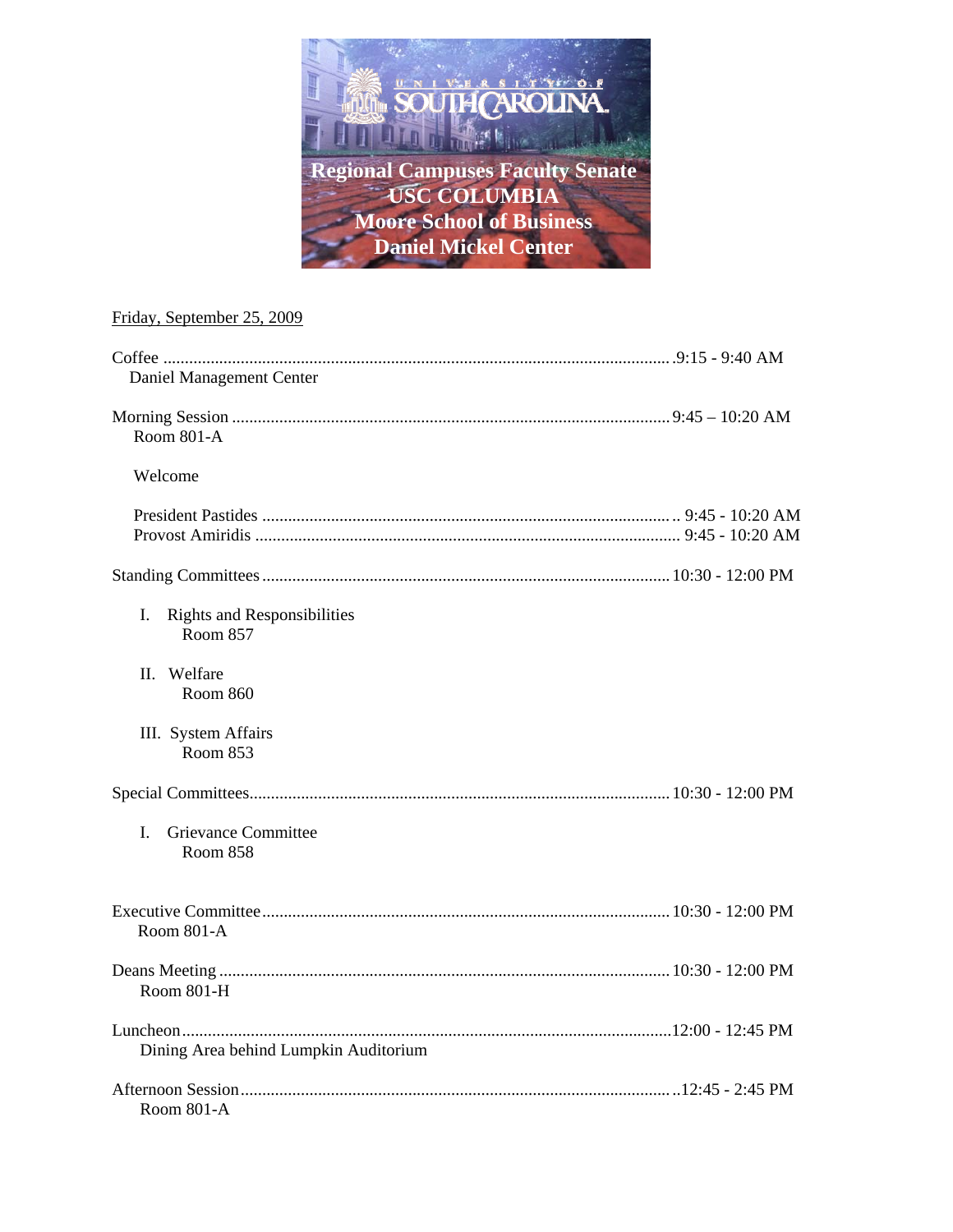### **AGENDA**

- I. Call To Order
- II. Correction/Approval of Minutes: April 17, 2009 USC Salkehatchie, Allendale, SC
- III. Reports from University Officers
	- A. Chris P. Plyler, Vice Provost and Executive Dean
	- B. Regional Campus Deans
	- C. Assistant Vice Provost for Extended University
- IV. Reports from Standing Committees
	- A. Rights and Responsibilities Professor Chris Borycki
	- B. Welfare Professor Henny van Bulck
	- C. System Affairs Professor Mary Ellen Bellanca
- V. Executive Committee Professor Mary Hjelm
- VI. Reports from Special Committees
	- A. Committee on Libraries Professor Bruce Nims
	- B. Committee on Curricula and Courses Professor Robert Castleberry
	- C. Committee on Faculty Welfare Professor Darris Hassell
	- D. Faculty-Board of Trustees Liaison Committee Professor Mary Hjelm
	- E. Regional Campuses Research and Productive Scholarship Committee Professor Lisa Hammond
	- F Regional Campuses Academic Advisory Council Professor Mary Hjelm
	- G. Other Committees
		- 1. Conflict of Interest Committee Professor Noni Bohonak
- VII. Unfinished Business
- VIII. New Business
- IX. Announcements
- X. Adjournment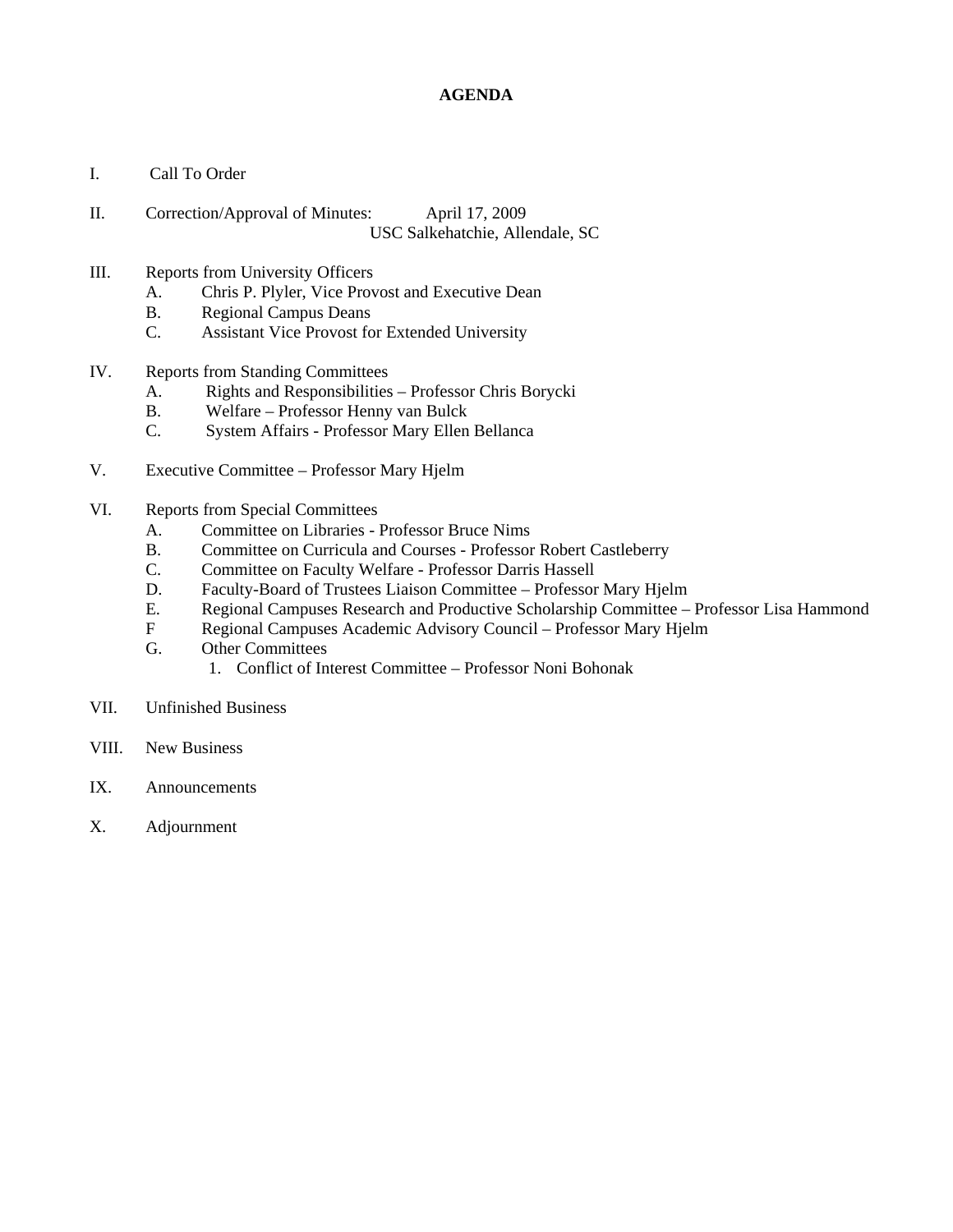Regional Campus Faculty Senate **Minutes** September 25, 2009

Morning Session: Welcome by Dr. Mary Hjelm at 9:30 am.

Introduction of the President of the University of South Carolina Dr. Harris Pastides by Dr. Mary Hjelm.

 President Pastides expressed that he respects and appreciates the Regional Campus Faculty Senate and the support given to him by this body and the Board of Trustees. He believes the University is beginning to work as a comprehensive system, as eight universities and one university together. There is no contradiction in this use because we are all beginning to work together better. The University of South Carolina is made up of 41,000 students, not just the 27,000 students on the Columbia campus. In one of his power point presentations, he likens the universities to a constellation that form the state of South Carolina. The importance of each campus is represented in its importance to its region. Salkehatchie is as important to its area as Columbia is the center of the state.

 Dr. Pastides commended Provost Amirdis on his goal to go to each department and every campus and to meet with all the professors rather than just deans or department chairs.

 The last fiscal year was admittedly a difficult year but Dr. Pastides will never accept fewer campuses because of budget cuts. He called this not only insulting but as the opposite of what the state actually needs. The state of South Carolina is currently ranked  $39<sup>th</sup>$  (tied with Wyoming) for the percentage of adults over age 25 with Bachelor's Degrees. This is up from the previous ranking of  $47<sup>th</sup>$ . This statistic shows that the

1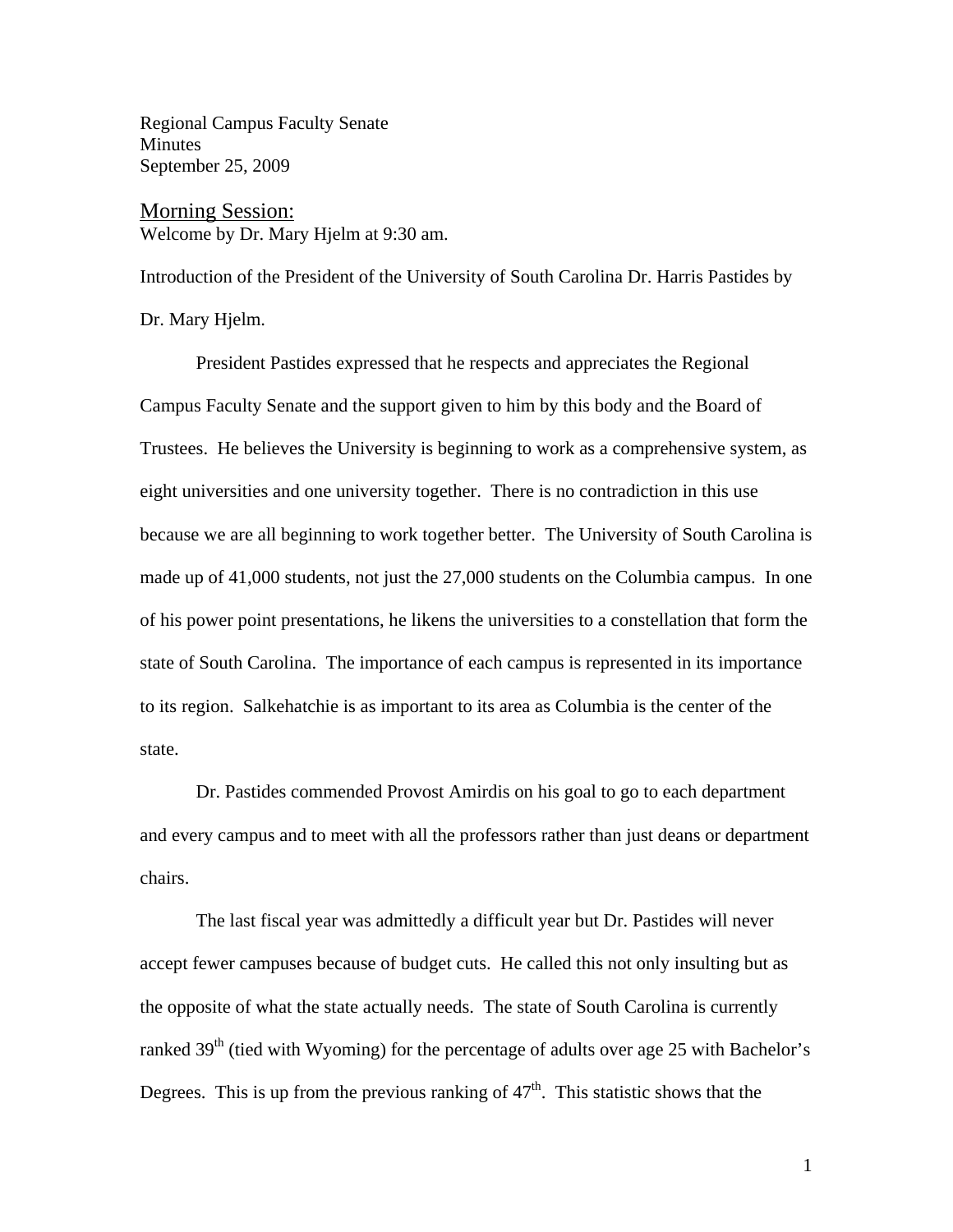regional campus should continue to grow and offer both Associates Degrees and Bachelor's Degrees to a citizenry that generally cannot travel 25-30 miles to another university.

 Dr. Pastides encouraged the Senate and our faculty to think about effectiveness. One suggestion he gave was to harmonize curriculum around the campuses to make transferring more flexible. Also, campuses could work together when procuring services. He suggested, as an example, there might be a way to deal with purchasing certain products and services as a group rather than individual campuses. He emphasized, though, that the universities are more effective today than they have been at any other time in the past.

 Last year's budgets cuts were permanent and there were not promises to replace the money (no IOUs), even though we've been more productive with less money.

 The faculty is the core of the institutions and Dr. Pastides is concerned with the faculty welfare. He would like faculty to have benefits such as more funding to pursue scholarship, a living wage, tuition for dependents and a travel budget as a few examples. Dr. Pastides admitted that this is a difficult time but promised an IOU because if the university cannot provide this for our faculty, the university will lose the best faculty.

 This year tax reform should not be as much of a budget cut as last year. We are currently 2% in the hole and may add 4% to that, but Dr. Pastides is hopefully that there will not be another 25% cut again. With the budget cuts, Dr. Pastides admitted that some people, and some university, feel it would be better to turn inward and become smaller, but the University of South Carolina is not like that. We want to retain the endorsement of the people, after all we are the University of "South Carolina." In the past year, with

2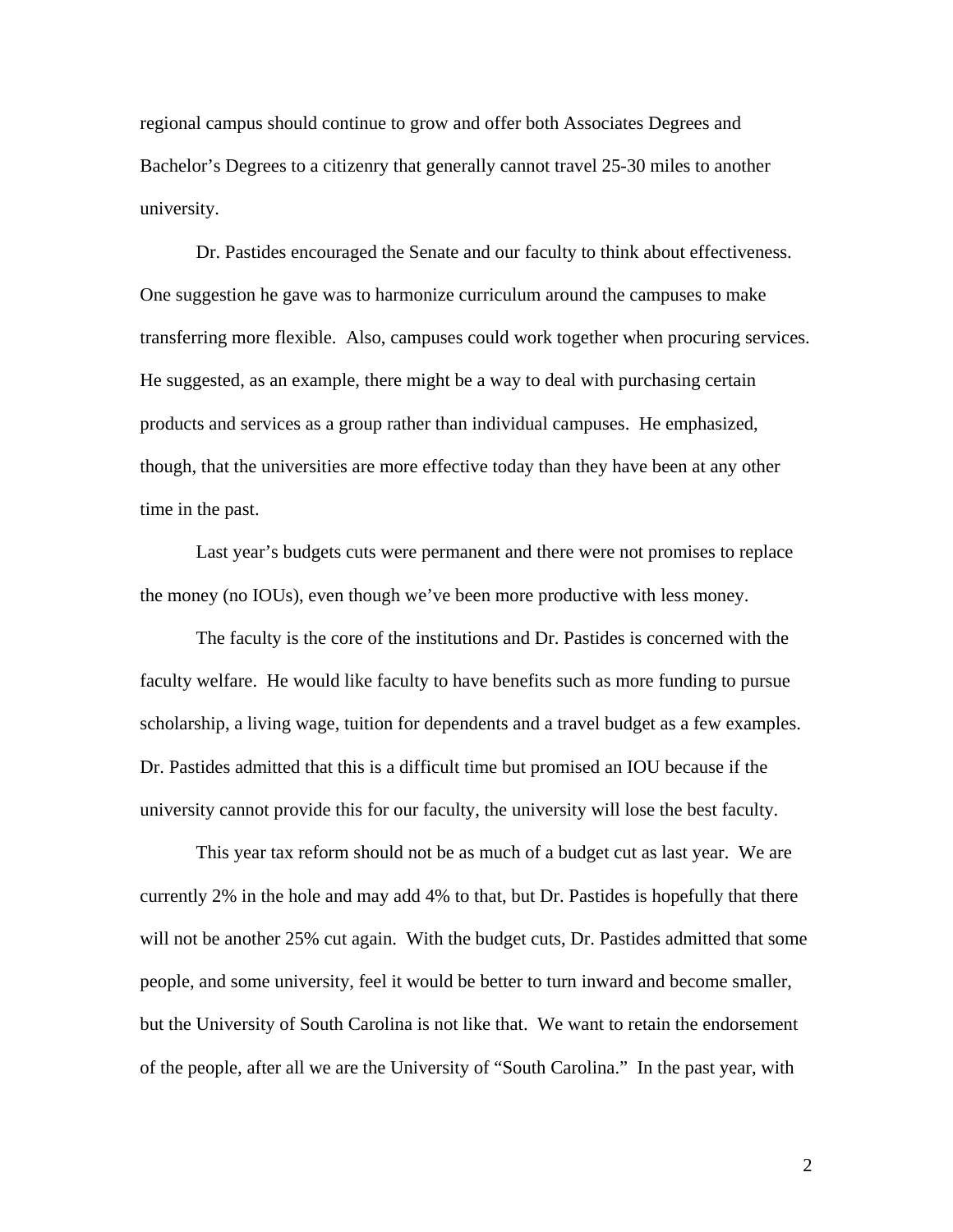its budget crisis, Dr. Pastides commended the 8 universities for holding together reasonably well. In closing he thanked the entire faculty for their work and dedication over the past year.

 Professor Henny van Bulck (Sumter) commented that he had seen Dr. Pastides on television during the USC/Mississippi football game (that was won by USC) last night. He thanked Dr. Pastides for mentioned the satellite campuses in such a public forum. Dr. Pastides responded appreciatively and apologized if he had used the words "satellite campuses" as he was not fond of that reference.

 Professor Chris Borycki (Sumter) asked if there was any indication of when stimulus money would be received. Dr. Pastides replied that the plans had been approved yesterday and the letters were signed and funds should be transferred shortly. Dr. Pastides commented that the stimulus money was a big deal and would be very helpful to the university. He suggested that if we knew someone associated with the acceptance of the plan that we should thank them.

Introduction of Provost Michael Amirdis by Dr. Mary Hjelm.

 Provost Amiridis began with a compliment towards Chris Plyler. He noted that since Plyler was not present that his words meant more than just politeness. He called Plyler an advocate for regional campuses and a great resource in helping him understand the campus system.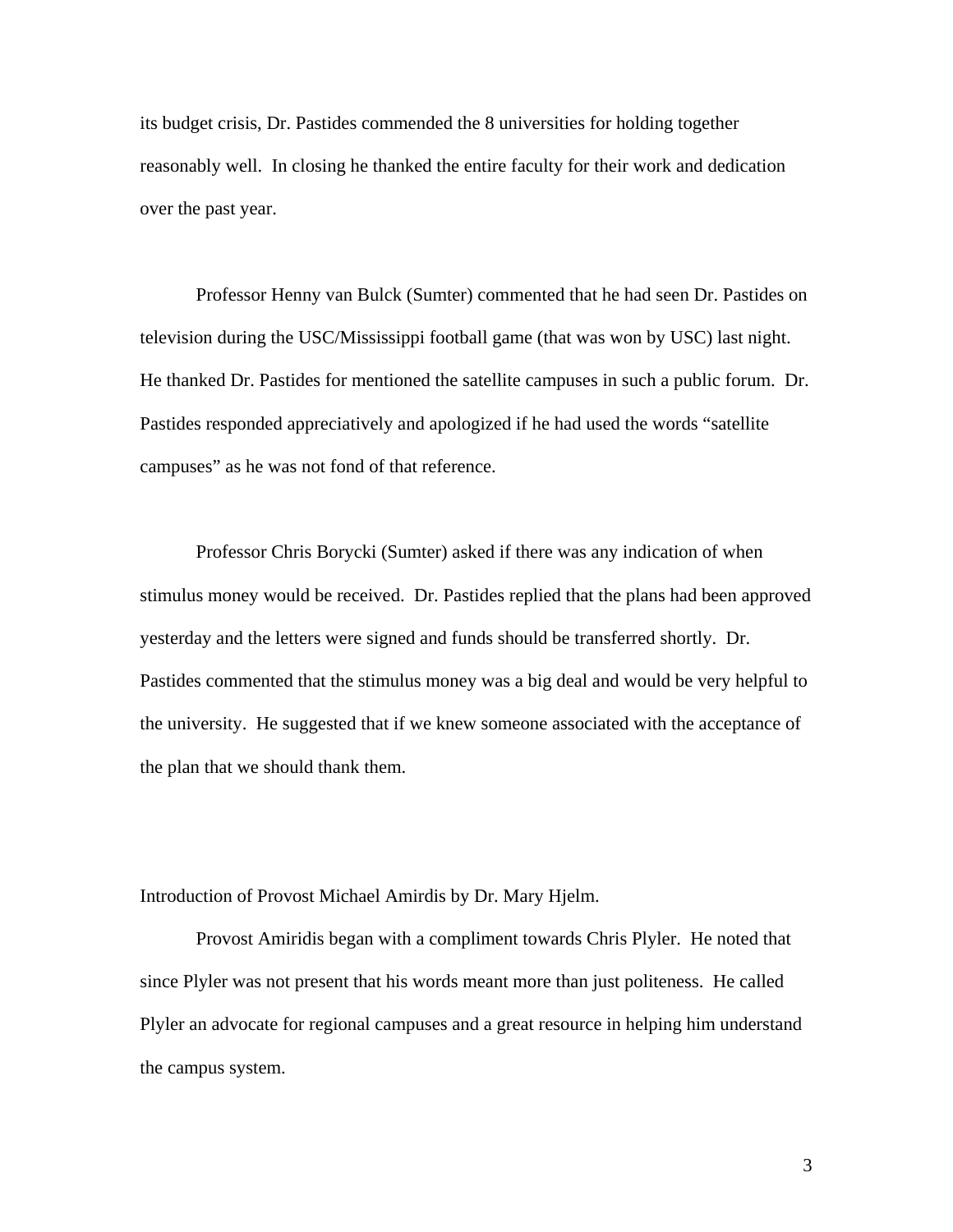Dr. Amiridis recognizes that the various campuses give students a unique and important preparation and appreciates our mentoring and preparation of students. He wants to come visit each campus and each of us. Sitting down, talking, listening and asking questions is how he learns so he wants to take the opportunity to do this. However, he admitted, there are more departments than he originally thought. Once the initial visits have taken place, he hopes that the process will continue and become standard, not only for him but future provosts as well.

 The University of South Carolina is important to the state. When talking to people, Dr. Amiridis illustrates this by asking people to imagine South Carolina without USC. When people think of this, they understand the importance of the University. He would like to continue to improve the quality of education because bigger and not-sogood is a recipe for disaster. He believes that three things are important to the university: excellence, innovation, and broader access. If it is not excellent, don't do it. Innovation is important in the classroom, in the lab, in the office and in business. And broader access is most important as it relates to regional campuses availability for South Carolinians.

 Faculty members must be involved in this as strategic planning and the committee will be coming to us asking for help.

 Dr. Amiridis ended by thanking all of us for what we do for the University of South Carolina.

 Professor Bruce Nims (Lancaster) noted that both President Pastides and Provost Amiridis were promoted from within and asked for a comment about the advantages or

4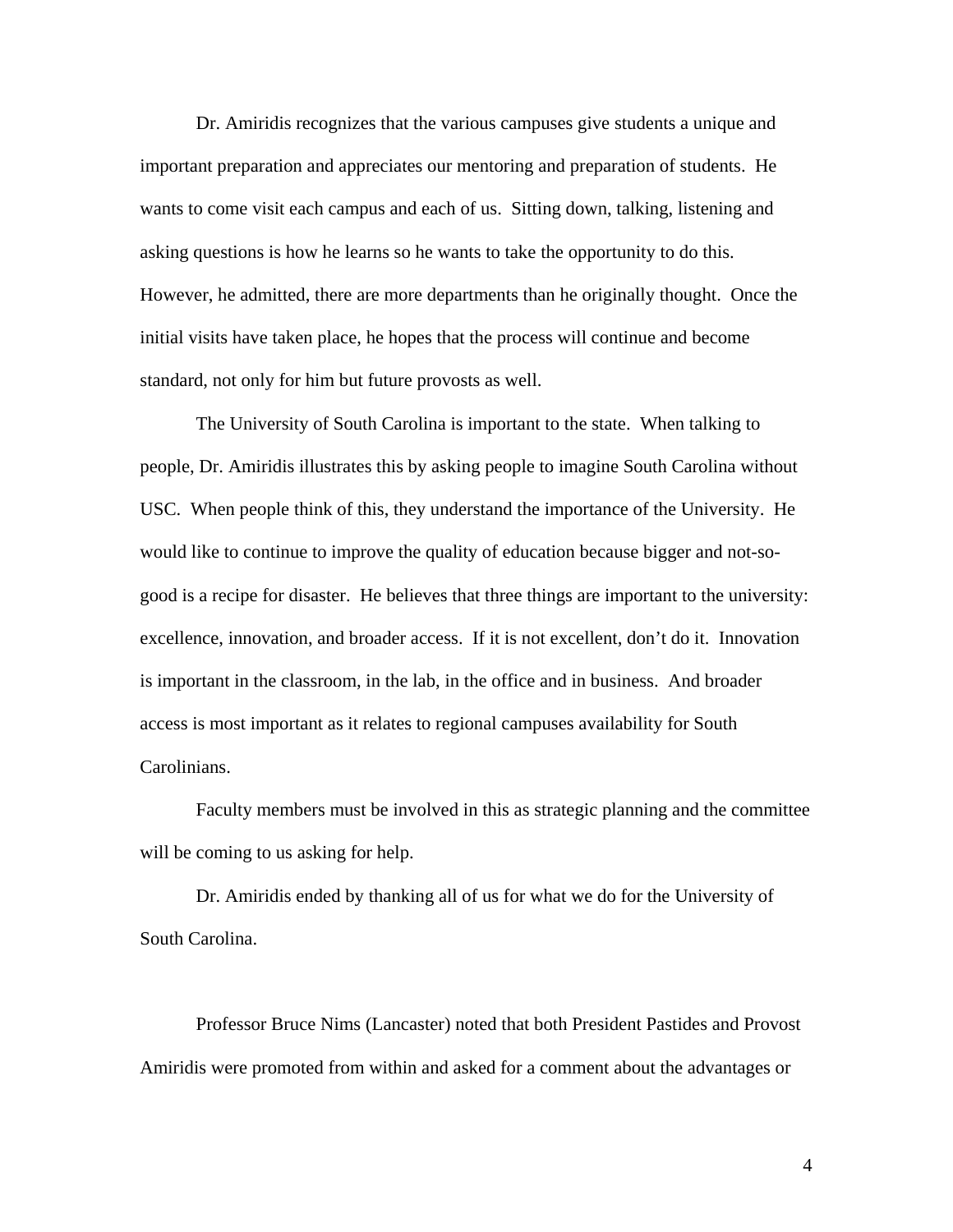disadvantages of that. Dr Amiridis acknowledged that he had been raised academically at USC with promotions from teaching to department chair to dean and now provost.

 Dr. Pastides commented that one advantage of coming from within the system is that the learning curve was not as great and progress, especially with Advance Carolina would have been at least a year behind.

Members broke into committee meetings.

# **Afternoon Session:**

# **Reports Submitted Electronically:**

## **Report from University Officers**

## **Chris P. Plyler, Vice Provost and Executive Dean**

A sudden death in my wife's family makes it necessary for me to travel out-of-state early this (Friday) morning and thus causing me to miss our Senate meeting. I am grateful to Dr. Sally Boyd for filling in for me.

**Legislative/Budget:** The latest budget reduction of 4.3% has been communicated and debited from campus appropriations; whether more cuts are imminent remains to be seen. The SC Board of Economic Advisors will make such determinations in their forthcoming meeting(s).

The US House of Representatives voted 253-171 to approve the Obama administration's plan to replace the Federal Family Education Loan Program with direct student lending. The Obama administration contends that by replacing credit unions and banks with direct lending responsibility to institutions of higher education will save \$87 billion over 10 years. We will have updates for you on this legislation as it moves through the US Senate.

**University:** The University of South Carolina welcomes four new Vice Presidents/Deans this academic year: Michael Amiridis, Executive Vice President for Academic Affairs and Provost; Dr. Thomas Chandler, Dean of the School of Public Health, and Dr. Stephen Kresovich, Vice President for Research and Health Sciences, and Dr. Brian Milhalic, College of Hospitality/Retail and Sport Management.

In addition, two new members to the USC Board of Trustees have been appointed to fill the terms of two departed Trustees, Mr. Samuel Foster and Mr. James Bradley. Gov.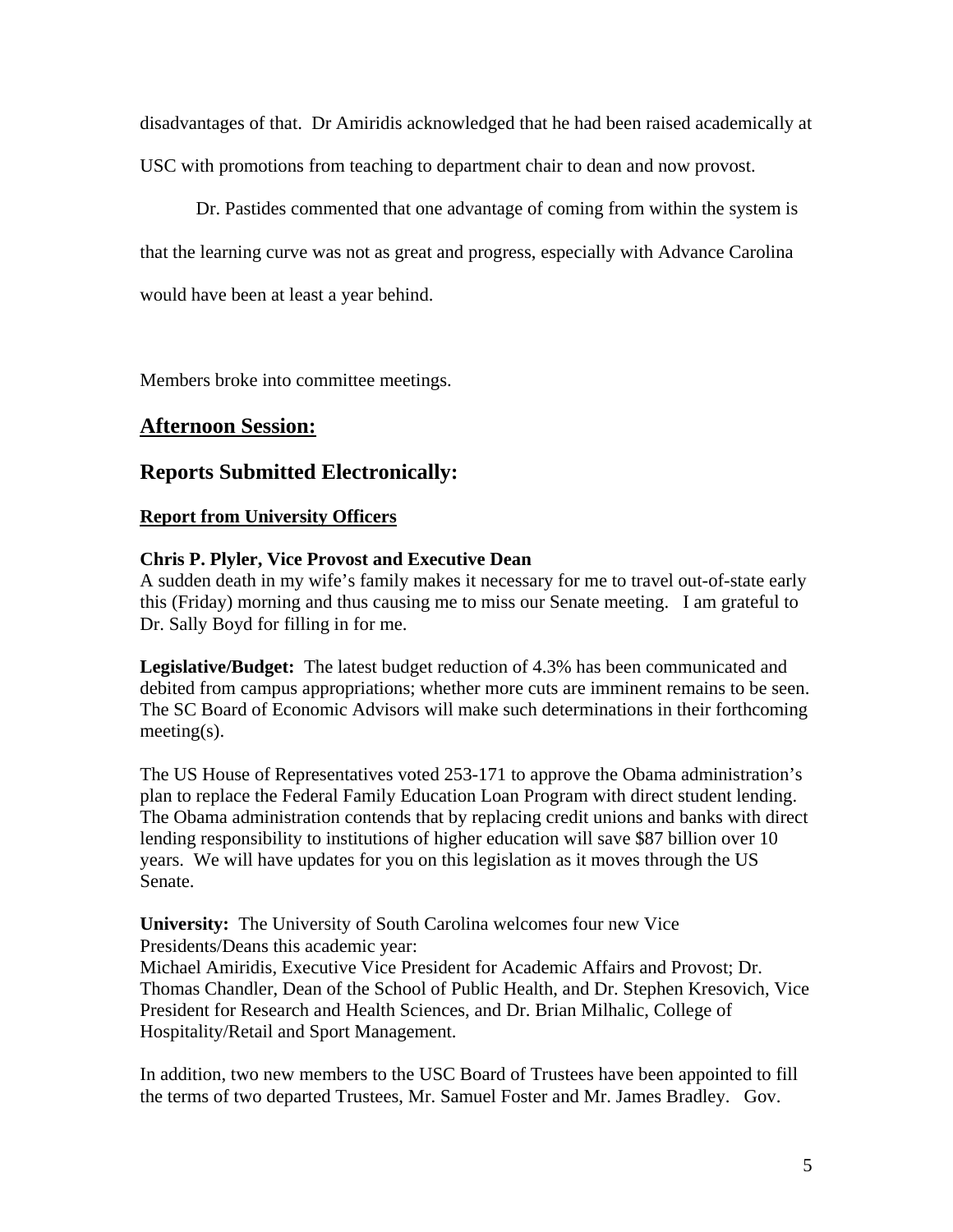Mark Sanford appointed Greg Gregory of Lancaster, who owns a building supply company and represented York and Lancaster counties in the General Assembly, and Leah B. Moody of Rock Hill, who was former Governor Hodges' deputy general counsel.

The new degree program in Palmetto Programs, the Bachelor of Organizational Leadership, has come on line this fall, and I will defer to Dr. Boyd, who will be up shortly to report some good news.

# **Annual report on Tenure and Promotion:** (attachment)

Congratulations to Dr. Walt Collins, who received tenure and was promoted to Associate Professor of English at USC Lancaster; to MaryEllen Bellanca, who received tenure and was promoted to Associate Professor of English at USC Sumter, and to Jean Luc Grosso, who was promoted to Professor of Business Administration at USC Sumter. Please join me in congratulating these accomplished teacher/scholars.

**Announcement:** Finally, I would like to remind all of you to remind your campus colleagues to visit the Provost's web site often for announcements and updates at http://www.sc.edu/provost/news.php

The site has been reconstructed and is full of helpful information.

# VICE PROVOST'S REPORT ON TENURE &

# PROMOTION

2008-2009

| Campus    | Number<br>of<br>Candidate | Campus<br>Comm. | Academic<br>Dean | Campus<br>Dean | <b>RCTP</b><br>Comm. | Vice<br>Provost | President |
|-----------|---------------------------|-----------------|------------------|----------------|----------------------|-----------------|-----------|
| Lancaster |                           | Yes             |                  | Yes            | Yes                  | Yes             | Yes       |
| Sumter    |                           | Yes             | Yes              | Yes            | Yes                  | Yes             | Yes       |

#### **TENURE**

#### PROMOTION

| Campus        | Number of Campus<br>Candidates | $\sim$ Comm. | Academic<br>Dean | Campus<br>Dean | <b>RCTP</b><br>Comm. | Vice<br>Provost | President |
|---------------|--------------------------------|--------------|------------------|----------------|----------------------|-----------------|-----------|
| Lancast<br>er |                                | Yes          |                  | Yes            | Yes                  | Yes             | Yes       |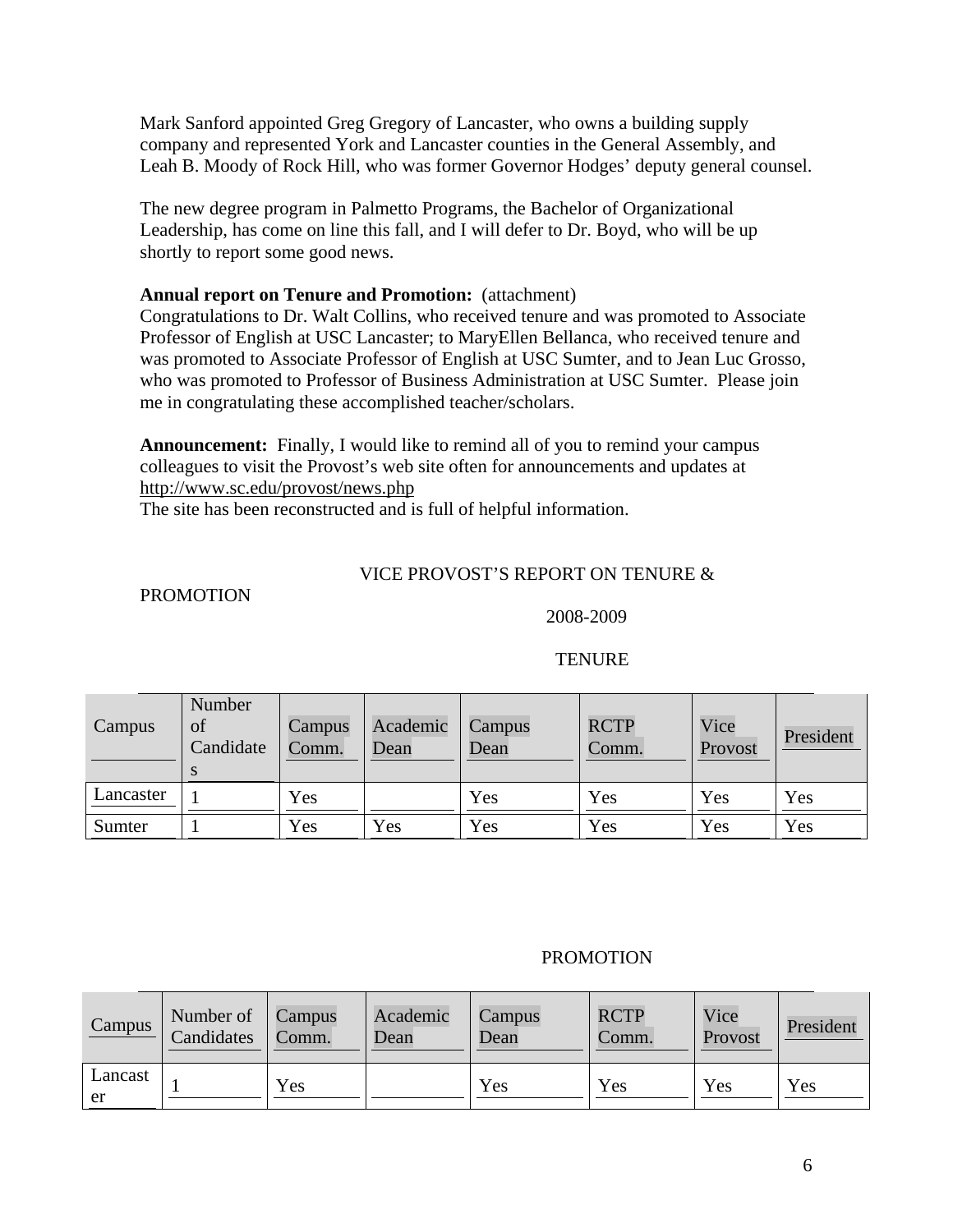| $\sim$<br>Sumter | $\mathbf{r}$<br>es<br><b>.</b>  | T<br>Y AC<br>1 L 2          | $\mathbf{x}$<br>Y es | $ -$<br>Y es         | $\mathbf{v}$<br>Y es | $\mathbf{r}$<br>Y es |
|------------------|---------------------------------|-----------------------------|----------------------|----------------------|----------------------|----------------------|
| Sumter           | $\mathbf{r}$<br>'es<br><b>.</b> | T<br>Y AC<br>1 <sub>0</sub> | $\mathbf{x}$<br>Y es | $\mathbf{r}$<br>Y es | $\mathbf{x}$<br>Y es | $\mathbf{v}$<br>Y es |

Regional Campus Deans:

# John Catalano, USC Lancaster

**Students**: Enrollment was up once again this summer, but for the first time in many years, Fall enrollment is flat. Applications were up tremendously, but the yield was down. The Bachelors in Organizational Leadership is going to be a big major at USCL. USCL athletics are going forward and we are fielding baseball, tennis, golf, and soccer teams this year. During the 2009-10 academic year, we hope to add softball. USCL sponsored an international study trip to Greece and an archeological dig in the SC low country in May. Next May we have a group of students who will study in China. The acceptance rate remains at nearly 99% and the most recent SC CHE success rate exceeds 64%.

**Faculty**: Even with retirements, the full time faculty census now exceeds 60. We have hired two new instructors (both replacements) this year. Alexis Sanders (soon to be PhD from the University of Cincinnati in clinical psychology) and Dr. Suzanne Penuel, (just completed PhD from the University of Texas in English literature) are already on campus. In the 2008 calendar year the faculty published one book, over 30 articles, and presented over 30 conference papers throughout the country, in Canada, and in Ireland. We are on pace to match or exceed that number in 2009.

**Facilities**: Repainting and carpeting Bradley has begun. This work will be done at no cost to USCL. We also hope to finish the Hubbard interior project this year. Approximately \$300,000 of deferred maintenance funds is reserved to complete old floor unit removal, more asbestos remediation, painting and carpeting. The new Hubbard Drive parking lot (188 spaces) is now complete and heavily used. The new picnic shelter at the GH&W Center should be completed soon. New gateway signage and partial fencing at the main entrance will be in place in the near future.

Planning: We are in the implementation stage of the long range strategic plan and the facilities master plan. We are working on a detailed landscaping plan that includes digital topographical maps of the entire campus. The  $50<sup>th</sup>$  Anniversary Gala was held on September 1, 2009. President Pastides was the featured guest, although he was upstaged by The Founders Board announcement of a \$1,000,000 gift toward the construction of a new classroom building and a Close Family \$150,000 gift for an endowed scholarship in the names of James and Jane Bradley.

**Safety & Security:** We are becoming a safer campus. Ongoing implementation of a security and safety study by Graham Consulting is part of an effort to upgrade overall campus safety and emergency response. New additions included a director of campus safety (Dr. John Rutledge), classroom interior thumb deadbolts, upgraded notification systems, and uniformed officers during peak hours. We will soon have an official USCL police department.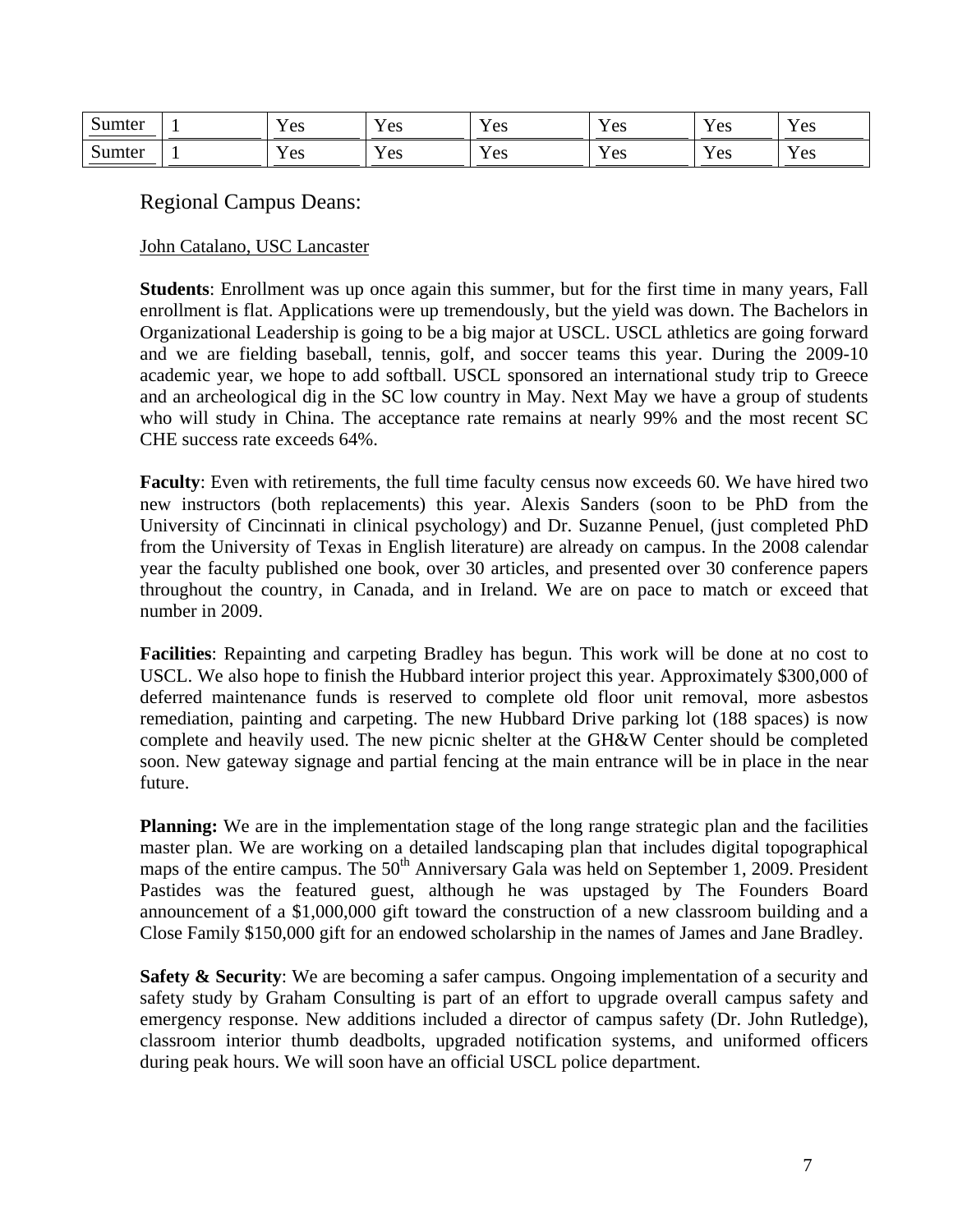**Financial:** Our 2008-9 SC appropriation was over \$1,300,000 less than 2007-8 appropriation even though our 2007-8 enrollment increased by over 20% from the year before. Our 2008-9 appropriation was less than it was ten years ago in 1998-9 even though we had another substantial enrollment increase. So far USCL has avoided furloughs and reductions in force, measures adopted at some other USC campuses. We have been helped by tuition from the enrollment increases, a tuition increase, an increase in the Lancaster County millage from 3.1 to 3.3, several substantial gifts from the City of Lancaster, and carryovers in both the LCCHE and USCL budgets (both carryover accounts are now depleted). Class size and faculty to student ratios have increased, and fewer student assistants have been hired. Despite faculty and staff shortages, no new faculty were filled this year (just the two replacements). Other retirements will not be replaced. We have already experienced our first budget cut of the year (approximately \$86,000). In short, we remain in desperate financial shape.

## Ann Carmichael, USC Salkehatchie (given by Roberto Refinetti)

Dr. Maureen Anderson, professor of English, was notified that her book, *The Witch as Metaphor in America: A Literary Interpretation*, has been accepted for publication by the University of Tennessee Press and will be available by January 2010.

Salkehatchie Stew, a series of storytelling events which is funded through a grant awarded by the USDA, had some outstanding performances in the five counties served by the Salkehatchie campus. The Stew is a project of the Salkehatchie Leadership Institute.

The Allendale and Walterboro campuses provided camps in sports and also in the arts and sciences to 312 campers this summer.

Camille Nairn, Director of the Salkehatchie Healthy Communities Collaborative, was invited to serve as moderator on a panel at a Grantee Partnership Meeting of the Office of Rural Health Policy in Washington in August. Ms. Nairn received a HRSA grant last year to fund a diabetes education project.

A banquet honoring the senior nursing students was held on the Salkehatchie campus on August 3rd. Dr. Patrick Hickey of the USC Columbia College of Nursing was the keynote speaker. Dr. Hickey has has received national recognition for climbing all seven of the world's summits, most recently having completed a climb to the top of Mt. Everest. He uses his story of climbing mountains to raise money for the College of Nursing's Summit Scholarship.

A \$75,000 grant received through our local commission from USDA Rural Development to provide technical assistance to the Salkehatchie Arts Center, which is in its  $4<sup>th</sup>$  year of operation. The Commission has also been awarded close to \$200,000 in grant monies from USDA Rural Development for ongoing economic development and tourism efforts in the Salkehatchie region.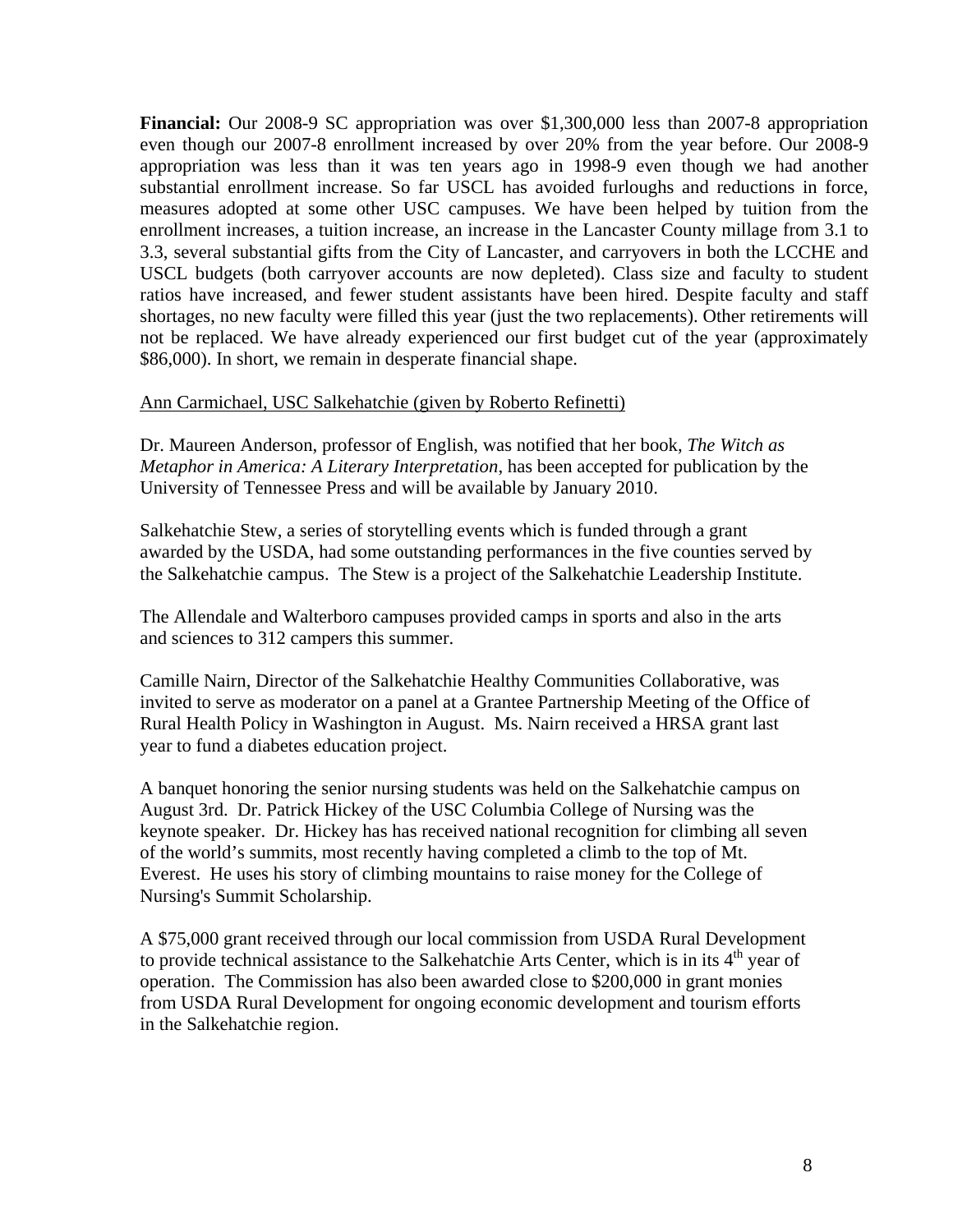The Salkehatchie Indians are demonstrating success in the classroom as well as on the playing field. Of the 19 USC Salkehatchie graduate athletes, 17 of them signed to play ball at a 4-year college.

Last spring sophomore softball player Cea Knox (pitcher from Myrtle Beach, SC) was the first ever player from USC Salkehatchie to be named to ESPN The Magazine Softball All-American, Cea was selected as a pitcher in the college division and is the only Junior College player selected.

USC Salkehatchie West Campus was the host site for a second Savannah River Site Job Fair in the state on June 24. Over 1500 people attended the event.

Thanks to a stimulus grant submitted by Director of Finance Mark Craig, USC Salkehatchie was awarded \$48,000 to install energy-efficient lighting throughout the campus. This new technology is approximately 60% more efficient than traditional fluorescent light bulbs.

Faculty searches are underway for two math, one English, one history, and one criminal justice positions. The English, history, and math positions will have a start date in Fall 2010; the criminal justice position will start in January 2010.

## Les Carpenter, USC Sumter (report read by Anthony Coyne)

Since my last report to the Regional Campuses Faculty Senate on February 20, 2009, the news from the South Carolina General Assembly and State Budget and Control Board has gotten worse, and there have been a number of notable events and activities at USC Sumter.

**Budget**: As all of you already know, all public agencies, and especially the colleges and universities in South Carolina have experienced unprecedented severe cuts to our State Appropriations – cuts that nobody currently in service in these agencies has ever seen before, and the worst cuts in the history of the Sumter Campus. USC Sumter, after all the budgetcutting dust settled for FY 09, managed cuts to our State Appropriations of \$1.4 million. This management included 10 days of mandatory furloughs (pay cuts) for all employees during the spring of 2009, and use of \$500,000 of the campus' fund balance. Just before Christmas 2009, 25 non- instructional employees at USC Sumter were laid off, and an additional five positions that became vacant throughout the spring were frozen. For FY 10, in addition to the \$1.4 million in cuts being rolled over from FY 09, we are managing an additional \$300,000 in cuts to our State Appropriations, for a total of \$1.7 million less than we started with on July 1, 2008. USC Sumter's FY 10 budget includes an assumption of additional cuts of up to 15%.

**Human Resources**: In light of these draconian cuts, only one of seven faculty searches planned for FY 10 at USC Sumter was actually conducted -- a term instructor of mathematics position necessary to replace a departing faculty member that was been granted a "mission critical" exception to the hiring freeze. Six other planned faculty searches were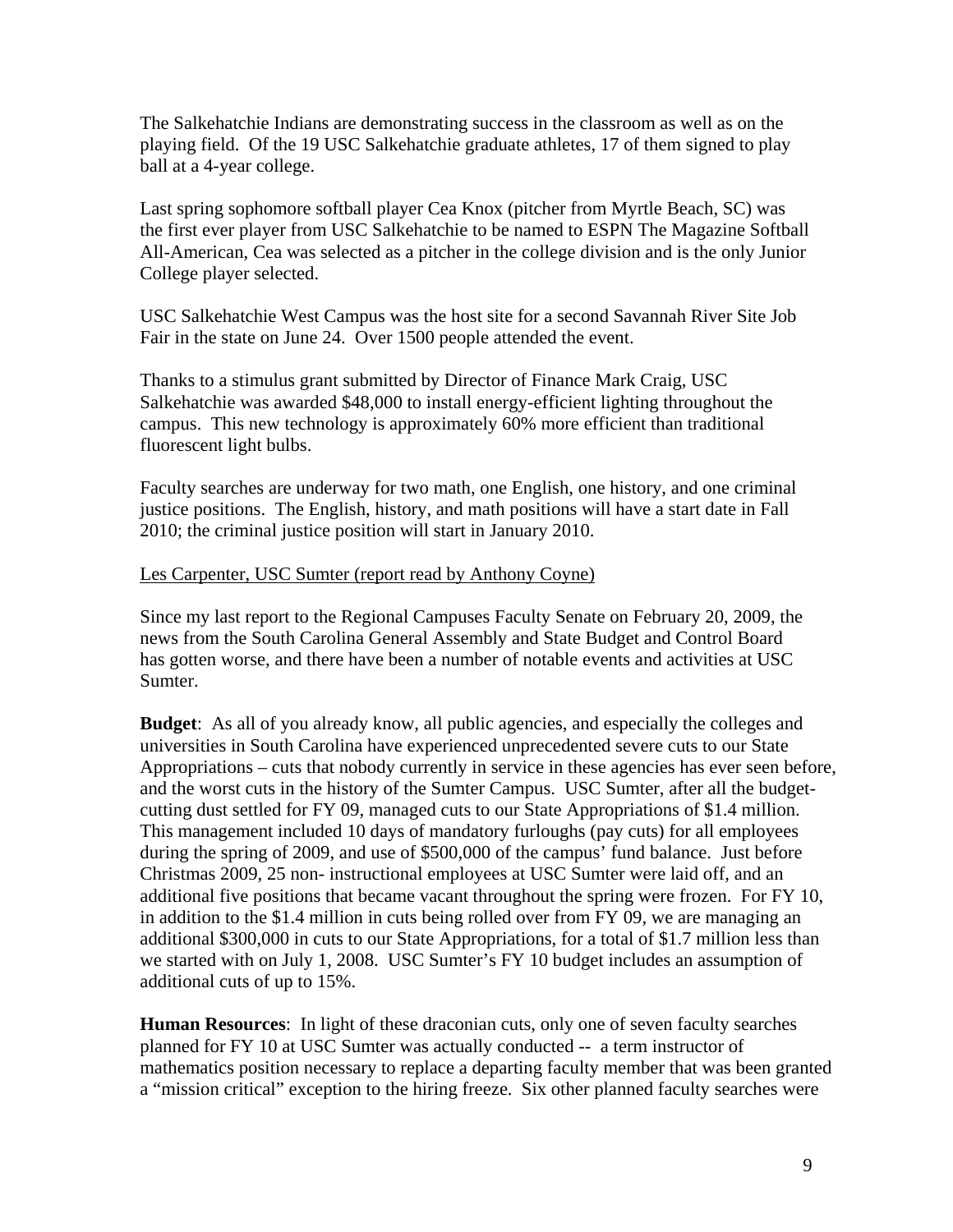cancelled. Per the President's guidance, USC Sumter's Dean made a strategic decision to protect USC Sumter's primary mission – undergraduate instruction – by not laying off or otherwise terminating any faculty. The 30 laid off or frozen positions were all noninstructional staff positions. In addition to the mandatory furloughs mentioned above, there were no cost of living or merit pay raises for any employees for FY 10. Since the inception of the TERI program, 31 USC Sumter employees have opted into the program. Of those 31, 26 have already retired, two are scheduled to retire in FY 12, and three in FY 14.

**Federal Stimulus Funds**: USC Sumter is expecting to receive \$575,463 in Federal Stimulus Funds for the Federal FY 10 (10/1/09-9/30/10), and the same amount for Federal FY 11. The plan for USC Sumter that has been approved by President Pastides is to use approximately \$558,963 of these funds to refill the 30 vacant staff positions at USC Sumter as temporary employees. The funds cannot be used to hire permanent slotted employees, and if sufficient state appropriations have not been restored by 9/30/11, these positions well be vacated, again, as necessary. The remainder of the stimulus funds will be used to purchase and install eleven portable defribulators campus-wide (one each in every lobby of every building on campus).

**Student Enrollments**: Preliminary official enrollment figures for the 2009 Fall Semester indicate a 4.92% headcount enrollment decrease compared to last year, and a 0.22% FTE enrollment increase compared to last year. USC Sumter still expects the final official enrollment figures to show a very modest increase over last year for both headcount and FTE. For the 2009 Fall Semester, USC Sumter now offers PACE (Program for Accelerated College Education) dual/concurrent enrollment courses in eight high schools. USC Sumter faculty and staff continue to work diligently on initiatives intended to increase enrollments through improved recruitment and retention of students.

**Student Activities**: USC Sumter's Baseball Team and Softball Team are both had successful second seasons during the 2009 Spring Semester, with the Baseball Team winning the Region 10 regular season championship, and playing in both the Region and District Tournaments. The Softball Team had Team GPA of over 3.0, and one member each of the Softball and Baseball Teams were recent named as NJCAA

Academic All Americans. Fire Ants teams in men's and women's Soccer are currently engaged in Region 10 competition. Regrettably, before the beginning of the season, the women's soccer team experienced an unexpectedly high combination of season-ending injuries and academic ineligibilities, and was unable to field a NJCAA-sanctioned team. The group was official down-graded to Club status, and is continuing to play its published schedule as non-counting scrimmages. The planned addition of the third intercollegiate sport for men and women in FY 10 has been delayed for at least one year due to the budget cuts.

**Faculty Workload Adjustments**: Following the adoption of a Faculty Workload Adjustment Plan for USC Sumter, the 2008 Fall Semester marked the implementation of the first phase of this Plan for all junior tenure-track faculty, as well as selected senior tenured faculty identified as "productive scholars." The second phase of adjusted teaching loads for these two groups of faculty was originally scheduled to be implemented during the 2009-10 academic year, but instead will be delayed for at least one year due to budget cuts.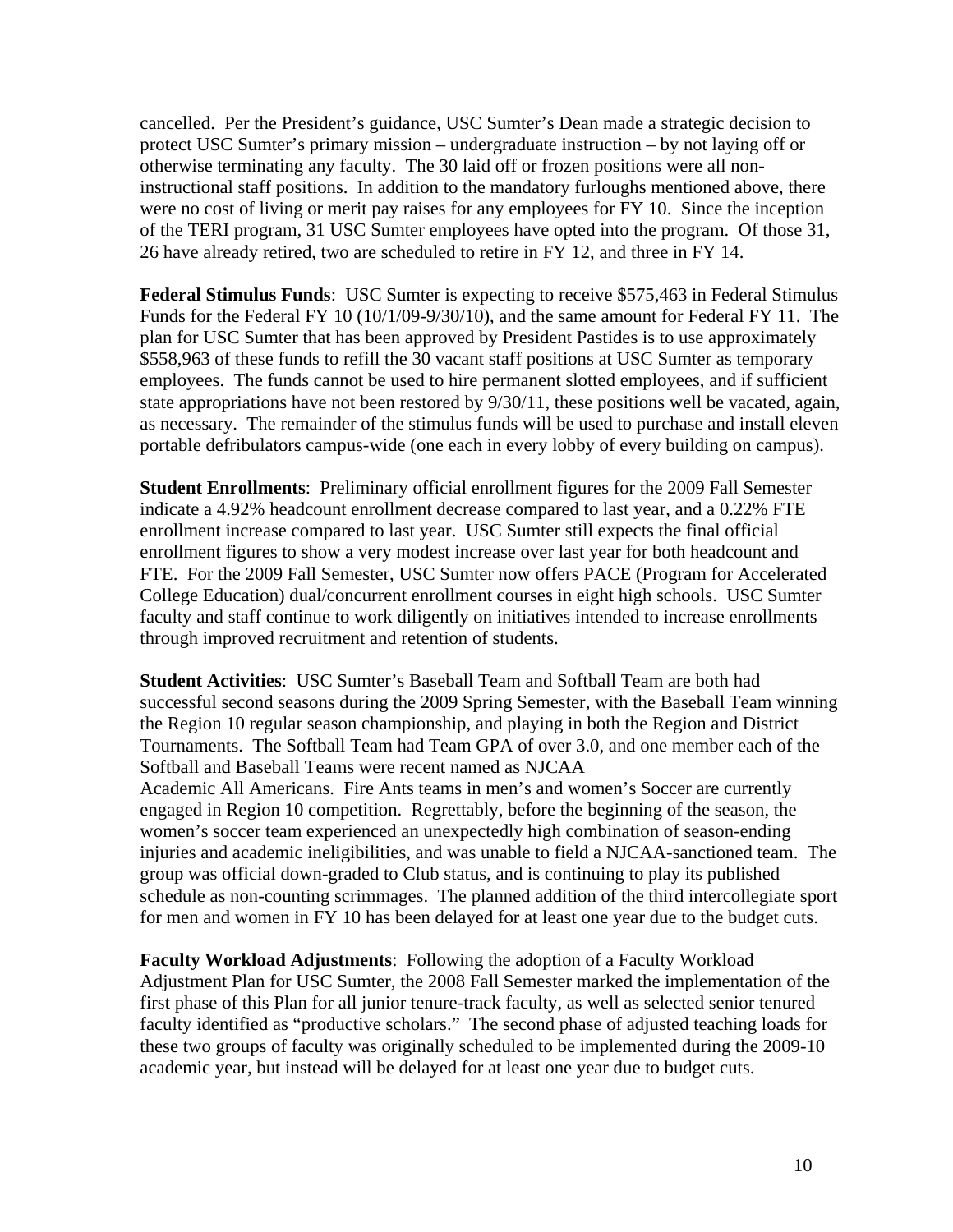**Professional Travel**: At USC Sumter, another strategic decision was to protect professional travel funds as "mission critical" for faculty who are either presenting papers, serving on panels, or whose presence is expected as an elected officer in the professional association. All other professional faculty travel must be approved on a case-by-case basis against the "mission critical" standard.

**Capital Improvements**: A practice field for baseball has been completed and land cleared for a future practice field for softball. Over the summer, a generous in-kind donation resulted in the installation of new sod on the Fire Ants Soccer Field with the same grass that is used on the soccer fields at both USC Columbia and Clemson University. A new Instructional Laboratories Building continues to be the top priority for new buildings for USC Sumter, and currently is ranked #14 on the state-wide list of capital projects for higher education. It has now been eight years since the General Assembly passed the last capital construction bond bill – the longest span without a capital bond bill in anyone's memory. If the current governor remains in office, it is unlikely that a capital construction bond bill will be passed during the 2010 Session of the General Assembly.

# Hugh Rowland, USC Union:

**Enrollment –** As of September 18, the last official enrollment report out of USC Columbia, USC Union had shattered the historical record for enrollment set in 1993. Contrasted with last year, headcount is up greater than 38% and FTE is up greater than 33%. Our enrollments increased in every sector of our market share.

**Two Grants –** Professor Shaw has partnered with the Union County Carnegie Library to secure a Big Read grant. The Union Community will read a chosen work that will bridge Black History Month and Women's Month (

February – March). Shaw also recently received a Duke grant to provide her support for writing a book.

**Writing Improvement Lab (Writing Satellite) –** Over the summer, under the leadership of Professor Denise Shaw, we have moved our Writing Improvement Lab into a first rate facility to provide students with greater access and a greater sense of confidentiality and professionalism.

**Wireless Capabilities –** We're in the testing stage of implementing wireless internet capabilities on campus.

**Classroom Improvements –** We're in the planning stages of outfitting all our classrooms with modified "smart classroom" capabilities.

**Master Plan Focus Groups –** USC Union will be working on master plan this year with the assistance of the architectural firm, The Boudreaux Group.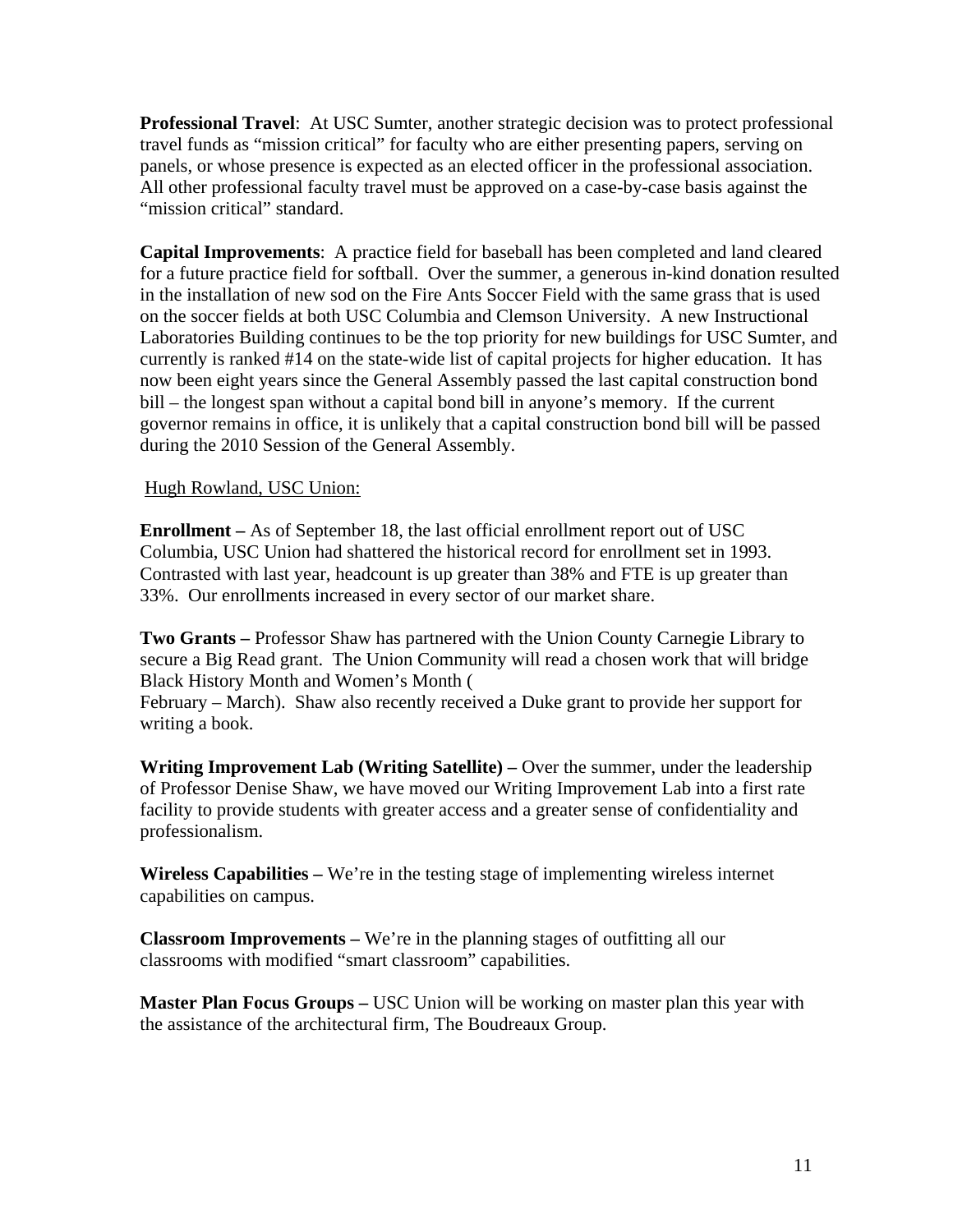**Purchase of Main Street Property by Union/Laurens Commission –** Our commission has purchased a building on Main Street adjacent to our main campus. The building is a little less than 10,000 square feet.

**Improvement on Front Lawn –** Our commission will begin making improvements on the front lawn of our Union campus to make our end of Main Street as attractive as the beautiful Court House end of downtown Union.

**State Budget** – As all other state colleges, we are working on the latest state budget cut of 4%. Nevertheless, we are planning expansion and improvements.

# Assistant Vice Provost for Extended University, Sally Boyd

Our senators this year are Mary Hjelm, chair of the Executive Committee, returning senators Janet Hudson and Chris Nesmith, and new senator Matt Rashotte, who is an assistant professor of psychology.

Extended University's fall enrollment shows a significant increase over last fall's, with the most gratifying increase in the Fort Jackson Program. That enrollment has declined dramatically in recent years largely due to military engagements, but it appears that the decline has ended and an upward trend has begun. This can be attributed in part to the addition of several on-line course offerings, which have proven to have high student appeal.

We have two new faculty members this year, both in one-year temporary instructor appointments. Dr. Julia Elliott, who received her Ph.D. from the University of Georgia, is teaching English and women's and gender studies in the position vacated by Becky Lewis's retirement this summer. Patti Walker, who holds an MFA from UNC Greensboro, is teaching speech. Two searches have begun for tenure-track assistant professor positions to begin next August, one in English and women's and gender studies, and the other in speech.

Exploration has begun for extending the Columbia baccalaureate degree in criminal justice to the regional campuses. At a meeting with our campus deans this summer, Dean Mary Anne Fitzpatrick expressed enthusiastic interest in the concept. The exploration is currently at the very early stages, but hopes are high that this will be the third baccalaureate degree available to regional campuses students through Palmetto Programs.

Palmetto Programs and its two current degrees are, as predicted, proving to meet significant baccalaureate needs for students on regional campuses. At this point, 154 students are enrolled in one of the two degrees. Two years ago the first students were admitted to the BLS; now, 12 have graduated. Lancaster currently has 57 students in BLS and 4 in BOL. At Salk 27 students are in BLS. Sumter has 31 BLS students. Union has 26 students in BLS and 9 in BOL. Sixteen Palmetto courses are operating this semester, with enrollments ranging from 9 to 44 and an average of 25.4; 16 are scheduled for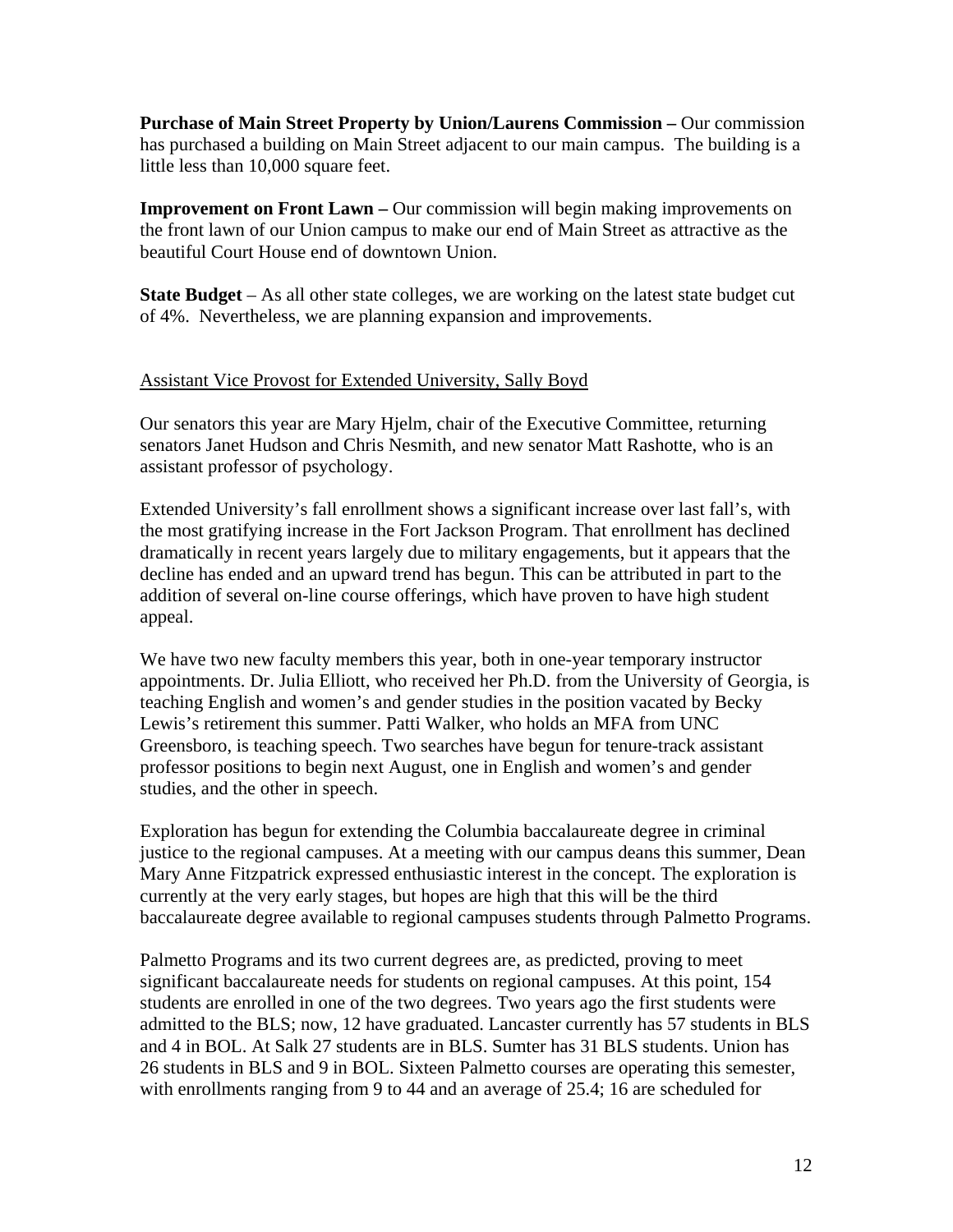spring. The Palmetto classrooms are being used almost to full capacity. We hope additional classrooms will be available in the near future. Another approach to meeting the increased need is to use a combination of two-way video delivery and internet. If a MW class meets in the classrooms on Monday and employs the internet for the other weekly meeting, and another class scheduled at the same time does the reverse, the utilization of that classroom is effectively doubled. The success of Palmetto Programs was spotlighted recently as President Pastides in his State of the University speech recognized, in the audience, Janet Haigler of the Lancaster campus, the first Palmetto Programs graduate ever, who received her BLS degree in August 2008.

### Reports from Standing Committees:

#### **Rights and Responsibilities – Professor Chris Borycki**

 The committee accepted three charges. One that was assigned and two that they decided to take on. The first is the overseeing of the librarian hiring issue. The debate over whether librarians should be hired as tenure track employees or staff will continue to be monitored. The second change is to accept the report of the newly formed ad hoc committee that will re-read and update the faculty manual. The third charge is to review the report of the ad hoc committee on scholarship and bring the changes to the manual to the Senate.

 The committee also announced that there will be a new version of the Tenure and Promotion forms online which use the new tabbing system. There are two sections not on line, these are not filled out by the applicant and will be inserted after the file has been turned in. The binders and tabs should be given to each candidate by the academic dean.

 Roberto Refinetti (Salkehatchie) suggested that instead of whole page file tabs that clip on tabs would allow the file to be streamlined. He asked that it be considered.

#### **Welfare Committee – Professor Henny van Bulck**

 The committee accepted four charges. The first charge is to conduct the Regional Campus Faculty Senate Professor of the Year award. The second charge is to continue with the faculty salary and job satisfaction surveys. The third charge is to plan and conduct the annual Tenure and Promotion workshop. A forth charge is work with the Center for Teaching Excellence about designing and giving workshops that would be easily available for the regional campuses.

 The Senate was reminded that the guidelines for the Teaching award were available. Each campus will need to make sure their campuses were aware of the award. Each campus is allotted five candidates and the February meeting of the RCFS would select a winner. The committee agreed that the name of the RCFS Teaching Award would be the John J. Duffey Excellence in Teaching Award. Check name.

#### **System Affairs Committee – Mary Ellen Belanca**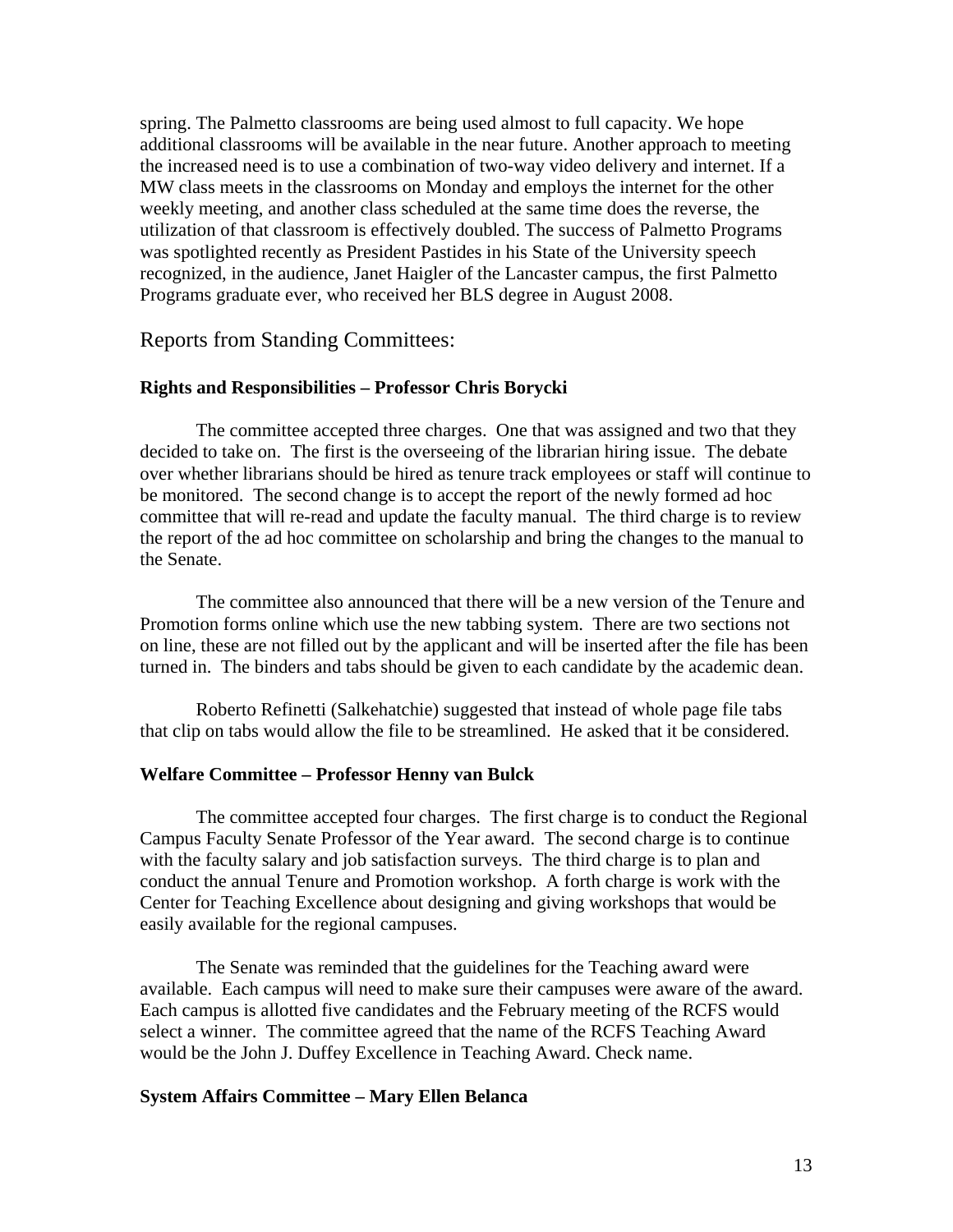The committee accepted three charges. The first charge is to research obsolete RCAM courses and ask the Senate to approve their removal from the catalogue. The second charge to develop, or adopt, a template for summary of teaching evaluations. The administration has provided them with samples already in use in the university. The third charge is to develop a standardized system for teaching evaluations. Options consist of computer evaluations during class or on the student's own time or paper evaluations.

### **Executive Committee – Sarah Miller**

 The executive committee met on August 14 and developed the charges for the committee. A special ad hoc committee has been formed to re-read and to update the faculty manual. The committee consists of Lisa Hammond, Sarah Miller, Hayes Hampton, Fran Gardner, Eric Risenour and Mary Hjelm.

Reports from Special Committees:

Committee on Libraries – Bruce Nims, no report

Committee on Curricula and Courses – Robert Castleberry

Please recall that the agenda for each meeting is forwarded to the administration of each of our campuses. They let me know if they have a concern about anything, **and I hope that they are passing along anything relevant to you.** The Committee vote is just a recommendation to the Faculty Senate; it is the Senate's action that really matters. I remind you that the best way to keep up with the final changes to courses and curricula is to check the web page for the Columbia Faculty Senate.

We have met three times since my last report to you (in May and more recently in August and September. There are a few things I would like to bring directly to your attention now:

1. Naturally, the Palmetto Program courses were approved as telecommunication courses. We have one of our RCAM courses also being taught as a telecommunication course (Columbia did not act on RCAM 205 since it is not one of their courses).

2. Starting with the Fall, 2010 semester, BIOL 101 and 102 will be three-credit hour courses; the labs will be separate one-credit hour courses.

3. GEOL has added some new courses and is working on some new minors. 4. POLI has some new courses which may be of interest to our faculty. POLI has also, and I hope this is not prophetic, deleted 441 (Intelligence and Foreign Policy).

5. CHEM is proposing a new BS degree in Biochemistry and Molecular Biology. 6. Lastly, CSCI 101 and 102 are being proposed for internet delivery.

Committee on Faculty Welfare – Darris Hassell, no report